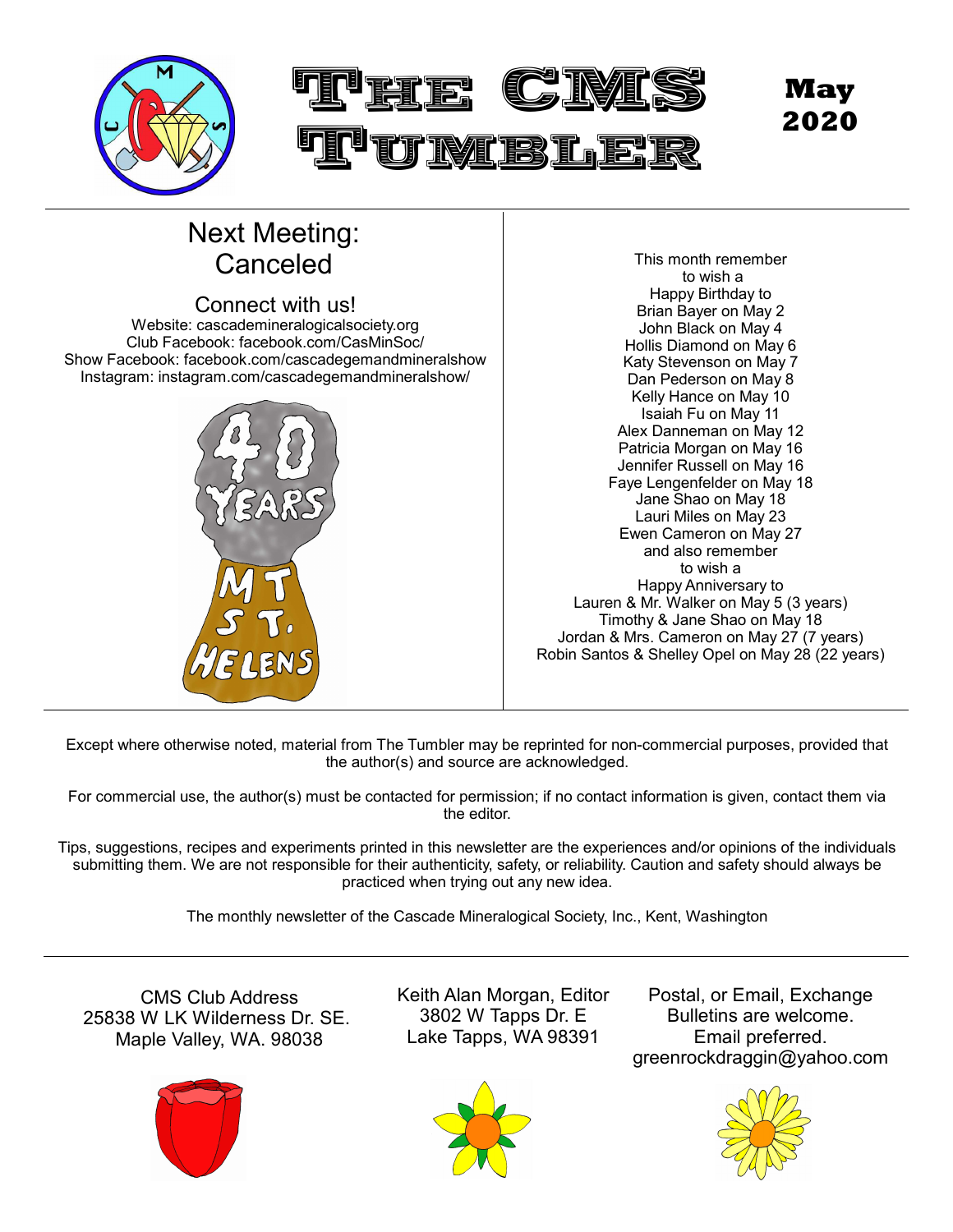| <b>2020 Elected Officers</b>                     |              |                                           |  |  |  |  |  |
|--------------------------------------------------|--------------|-------------------------------------------|--|--|--|--|--|
| Title<br>Name                                    | Phone        | E-mail                                    |  |  |  |  |  |
| President Kat Koch                               | 425-765-5408 | president@cascademineralogicalsociety.org |  |  |  |  |  |
| Vice President Meriann Fu                        | 253-236-5593 | merriannf@gmail.com                       |  |  |  |  |  |
| <b>Treasurer Charles Benedict</b>                | 425-306-0465 | charlesbenedict@comcast.net               |  |  |  |  |  |
| <b>Secretary Pete Williams</b>                   | 425-228-5063 | petewill02@gmail.com                      |  |  |  |  |  |
| Director Roger Pullen                            | 206-387-3214 | None                                      |  |  |  |  |  |
| Director Roger Danneman                          | 425-228-8781 | roger.danneman@q.com                      |  |  |  |  |  |
| <b>Director Richard Russell</b>                  | 253-736-3693 | richru1@yahoo.com                         |  |  |  |  |  |
| Past President Bob Pattie                        | 425-226-3154 | bobpattie@comcast.net                     |  |  |  |  |  |
| Show Chairman Mark Hohn                          | 253-332-3736 | showchair@cascademineralogicalsociety.org |  |  |  |  |  |
| <b>Federation Representative Michael Blanton</b> | 425-271-8757 | mblanton41@hotmail.com                    |  |  |  |  |  |
| Federation Representative Kat Koch               | 425-765-5408 | president@cascademineralogicalsociety.org |  |  |  |  |  |
| Mineral Council Bob Pattie                       | 425-226-3154 | bobpattie@comcast.net                     |  |  |  |  |  |
| Mineral Council Jacquie Pattie                   | 425-226-3154 | dianahorsfall@comcast.net                 |  |  |  |  |  |

#### **2020 Show Committee Chairs**

| Cascade Show Mark Hohn                                     | 253-332-3736 | showchair@cascademineralogicalsociety.org |
|------------------------------------------------------------|--------------|-------------------------------------------|
| Cascade Show Co-Chair Kat Koch                             | 425-765-5408 | president@cascademineralogicalsociety.org |
| Cascade Show Treasurer Pete Williams                       | 425-228-5063 | petewill02@gmail.com                      |
| Cascade Show Silent Auction Michael Blanton                | 425-271-8757 | mblanton41@hotmail.com                    |
| Cascade Show Raffle Donations Michael Blanton 425-271-8757 |              | mblanton41@hotmail.com                    |
| Cascade Show Demonstrators Richard Russell 253-736-3693    |              | richru1@yahoo.com                         |

#### **2020 Committee Chairs**

| Club Historian                                |              |                                           |
|-----------------------------------------------|--------------|-------------------------------------------|
| Donations Kat Koch                            | 425-765-5408 | president@cascademineralogicalsociety.org |
| Field Trip Roger Danneman                     | 425-228-8781 | roger.danneman@gmail.com                  |
| Health & Welfare Bev Williams                 | 425-228-5063 | britbev1957@outlook.com                   |
| Library Bob Pattie                            | 425-226-3154 | bobpattie@comcast.net                     |
| Meeting Programs Miriann Fu                   | 253-236-5593 | merriannf@gmail.com                       |
| Membership Mark Hohn                          | 253-332-3736 | showchair@cascademineralogicalsociety.org |
| Newsletter - Tumbler Editor Keith Alan Morgan | 253-862-8201 | greenrockdraggin@yahoo.com                |
| Open Shop Instructors Bob Pattie              | 425-226-3154 | bobpattie@comcast.net                     |
| <b>Public Relations Kat Koch</b>              | 425-765-5408 | president@cascademineralogicalsociety.org |
| Refreshment Angie Bayer                       | 253-631-3840 | angiemc61@msn.net                         |
| Raffle/Display Roger Pullen                   | 206-387-3214 | None                                      |
| Shop Operations Bob Pattie                    | 425-226-3154 | bobpattie@comcast.net                     |
| Show & Tell Michael Blanton                   | 425-271-8757 | mblanton41@hotmail.com                    |
| Social Media Kat Koch                         | 425-765-5408 | president@cascademineralogicalsociety.org |
| Webmaster Mark Hohn                           | 253-332-3736 | showchair@cascademineralogicalsociety.org |

#### 2020 CMS Dues are \$25 per year per family Pay online, by mail, or at our meetings.

Mailing Address: Charles Benedict, 25838 W Lk Wilderness Dr SE, Maple Valley WA 98038

You can pay your dues via credit card!! We now accept all cards through our website or at the meeting.

You can renew your membership or enroll as a new member and pay your dues all in one shot online. You will find it under the "Membership" tab on our website. http://www.cascademineralogicalsociety.org

The object of the Society shall be to stimulate interest in the study of the earth sciences, lapidary arts and related subjects.

This Society is affiliated with the American Federation of Mineralogical Societies; the Northwest Federation of Mineralogical Societies; and the Washington State Mineral Council.

Every member of the club should be receiving a copy of the Northwest Newsletter. If you are not receiving a copy contact Mike Blanton in person or by telephone at (425) 271 -8757 or by computer at mblanton41@hotmail.com

To get information to the Tumbler via the Internet send it to greenrockdraggin@yahoo.com Please put Tumbler and subject in the Subject Line. The deadline is the 20th of each month.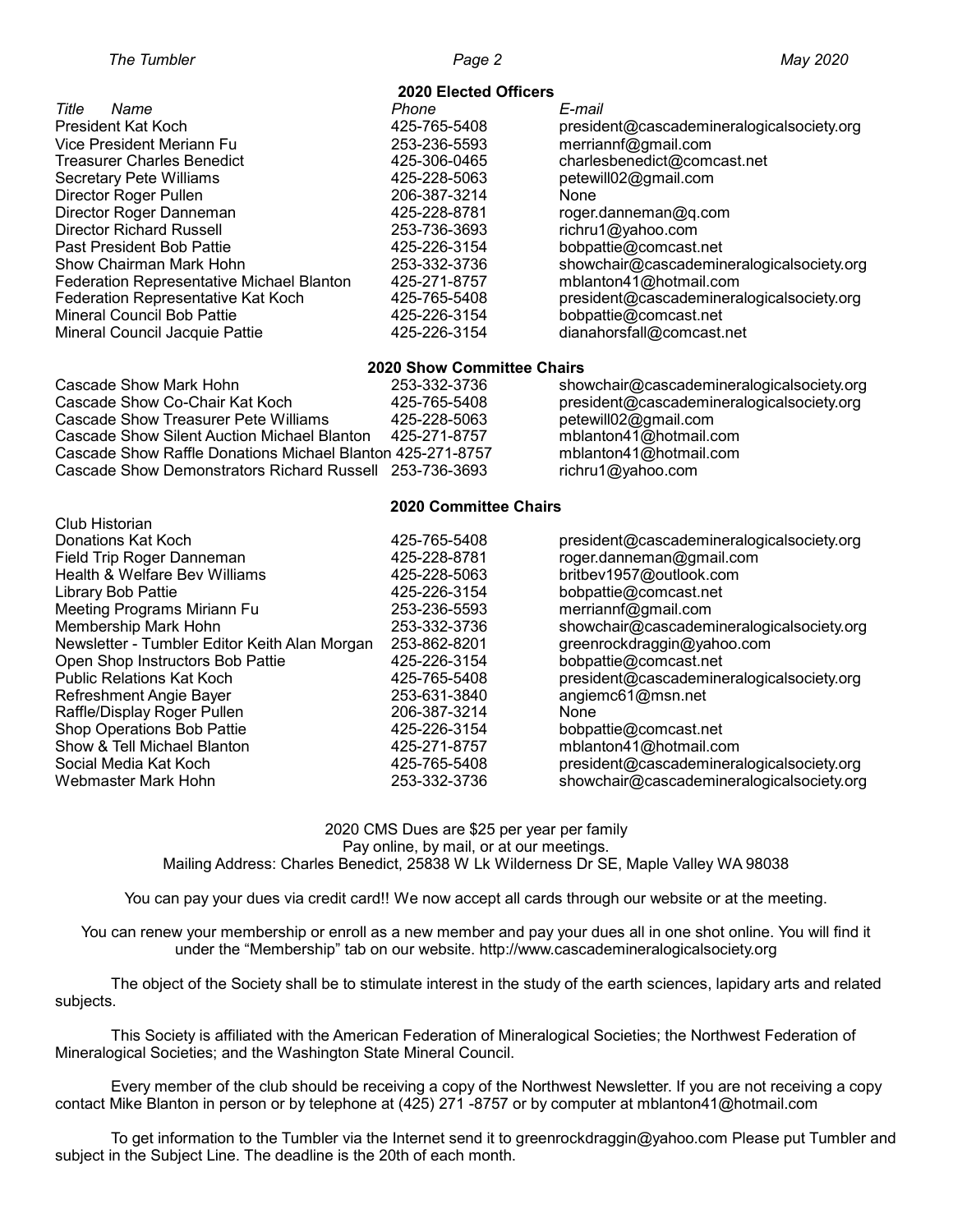| The Tumbler<br>Page 3<br><b>May</b> |    |                 | May 2020        |                 |                 |                 |
|-------------------------------------|----|-----------------|-----------------|-----------------|-----------------|-----------------|
| <b>Sun</b>                          |    | <b>Mon</b> Tue  | <b>Wed Thur</b> |                 | <b>Fri</b>      | <b>Sat</b>      |
| <b>No Meeting This Month!</b>       |    |                 |                 |                 | 2               |                 |
| 3                                   | 4  | 5               | 6               | 7               | 8               | 9               |
| 10                                  | 11 | 12              | 13              | $\overline{14}$ | 15              | $\overline{16}$ |
| 17                                  | 18 | 19              | 20              | 21              | $\overline{22}$ | 23              |
| 24<br>31                            | 25 | $\overline{26}$ | $\overline{27}$ | 28              | 29              | 30              |

CMS Show Committee Meeting:…Canceled CMS Board Meeting:……………Canceled CMS General Meeting:…………Canceled

Lapidary Class Hours:…………By appointment, call to set a time & day for your lesson (425) 226-3154 Lapidary Shop Hours:…………Most Tuesdays………… 2:00 pm to 5:00 p, call ahead (425) 226-3154 Lapidary Shop Hours:…………3rd Saturday………… by appointment only (call a few days ahead to set time)

More Field Trip info can be found on Page 11 More Show info can be found on Page 12



The Tumbler has received One-Time Rights to publish this cartoon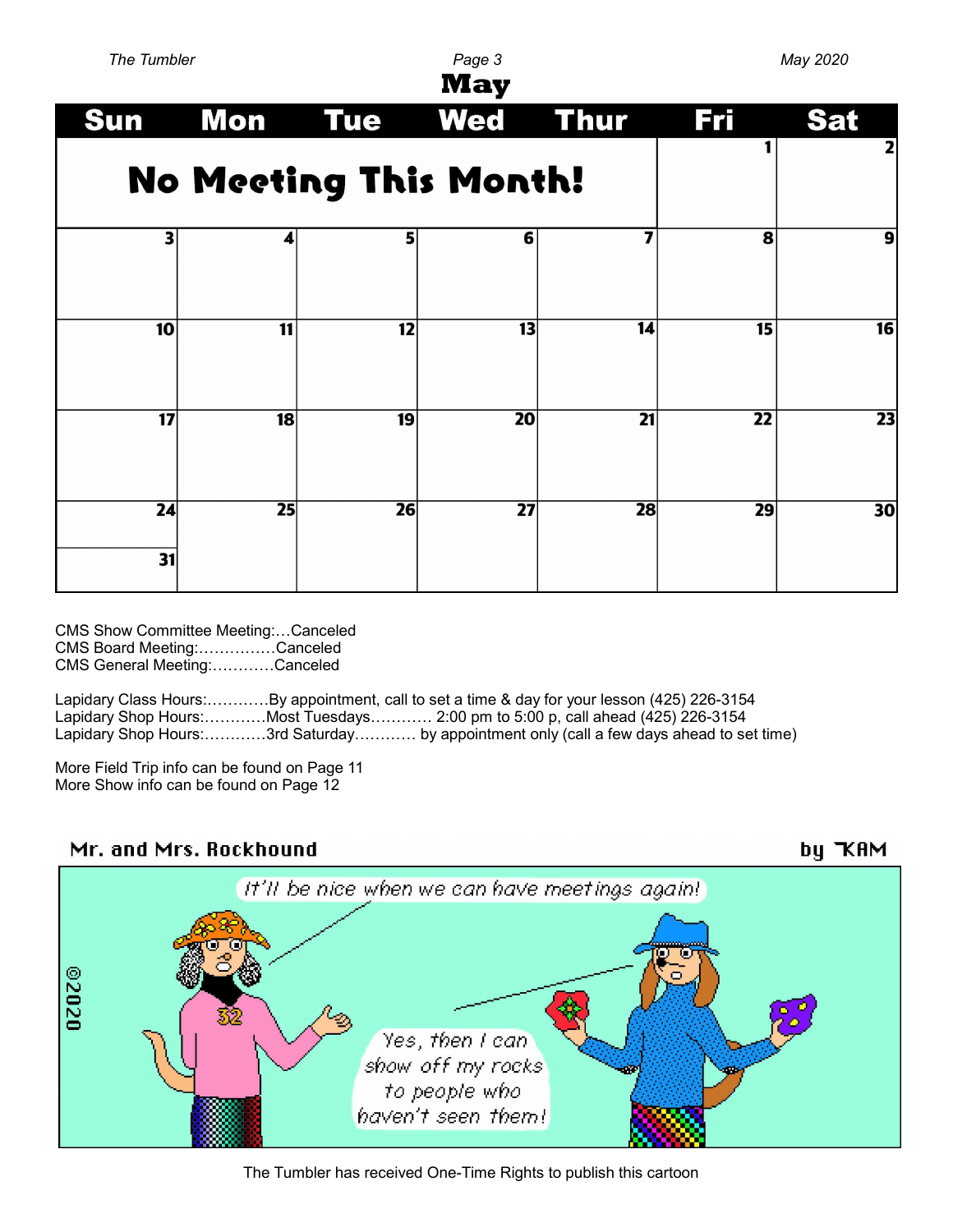#### **CMS Board Meeting Minutes April 6, 2020**

Meeting canceled.

#### **CMS General Meeting Minutes April 9, 2020**

Meeting canceled.

#### **From the Top of the Rock Pile** by Kat Koch, 2020 CMS President

Mike and I had a great road trip to the Tucson Gem Show, San Antonio, Texas, Buckhorn, New Mexico and an unexpected stop in Quartzsite. There were still many vendors there until the end of April.

During our trip I found out my sister had a stroke so Mike dropped me off near Palm Springs to be with my sister and he then headed home.

Shortly after Mike returned home my car was stolen and our house broken into. All our treasures from our road trip were still inside my car. Luckily they didn't steal much from inside our house. Mike was home and once they entered our kitchen and dining area they must heard someone



was inside the house and awake. They must have been spooked and immediately left with my car.

I have been home since April 11<sup>th</sup>. Ever since returning home I have been dealing with my car and home owners claims with my insurance company.

I am sad to say there will be no Thursday general club meeting or Board meeting in May. I am very hopeful that we will see everyone in June.

The Board has been discussing what to do regarding our gem show. If we do proceed forward with it what changes do we need to make? Do we need to provide hand sanitizer and masks for all visitors? Are people going to want to come out to a show where there are a large group of people? Should we have fewer booth space and/or lower the price of booth space? This would substantially affect our bottom line. Are we going to have enough volunteers to run the show? If we proceed with our show, we must do everything to make sure our vendors make money. Are people going to have discretionary money to spend on rocks and minerals? If we do cancel it we will have to absorb the expenses already incurred. Such a big decision.

Looking forward to seeing everyone in June. We all need some "rock talk" with our club friends!

#### **Club Show News** by Kat Koch

We have officially canceled our Gem Show in September. I have refunded all the booth fees paid.

#### **Hawaiian Olivine** by Dean Sakaba

Olivine is the name of a group of rock-forming magnesium and iron silicate minerals that, in Hawaii, are found in basalt. Olivine is usually greenish in color, with a composition ranging from Mg2SiO4 to Fe2SiO4. It usually crystallizes in the presence of plagioclase and pyroxene to form in gabbro or basalt.

Olivine has a very high crystallization temperature compared to other minerals. That makes it just about the first mineral to crystallize from magma. So during the slow cooling of a magma, olivine crystals can form and settle to the bottom of the magma chamber because of their relatively high density. The concentrated accumulation of olivine can result in the formation of olivine-rich rocks such as dunite in the lower parts of a magma chamber.

Olivine is one of the first minerals to be altered by weathering. Because it is so easily weathered, olivine is not common in sedimentary rocks and is only abundant in sand or sediment when the deposit is very close to the source. Such is the case at Papakolea Beach, where green olivine sand is mixed in white coral and black basalt.

Olivine has been identified in a large number of stony and stony-iron meteorites. The meteorites are thought to have originated from the mantle of a rocky planet that used to occupy an orbit between Mars and Jupiter—or they might be from an asteroid that was large enough to have developed a differentiated internal structure consisting of a rock mantle and a metallic core.

Pallasites are thought to represent the part of an asteroid or planet that was near the mantle/core boundary where rocky materials of the mantle were mixed with the metallic materials of the core. Pallasites usually have distinct crystals of olivine (usually fayalite) surrounded by nickel/iron matrix.

via The Mineral Newsletter, 1/20; from Hui Pōhaku 'O Hawai'i, 8/17

#### **Young Richard's Almanac** by Dick Morgan

No matter how much consensus and power of a lie for some to get their way, it is still a lie.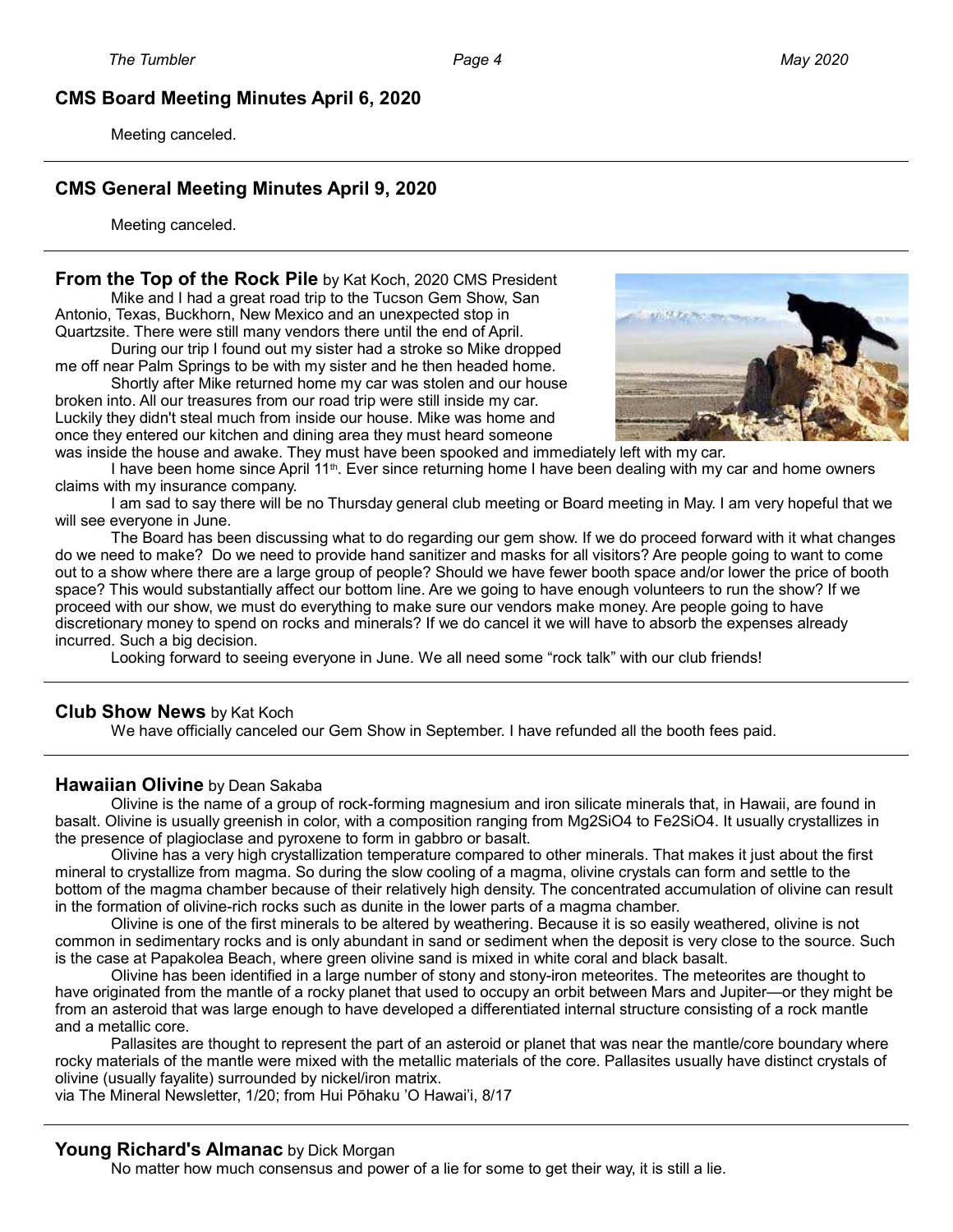#### **Everything You Wanted to Know About Citrine But Were Afraid to Ask** by Kat Koch

Natural Citrine (a type of quartz) is rare and is much lighter in hue than heat treated material. Natural Citrine color ranges from light yellow to orange-yellow whereas almost all heat treated material range in color from dark orange-brown to reddish-brown. Nearly all heat treated material has a reddish tint whereas natural Citrine does not. Most Citrine is made by heat treating Amethyst or Smoky Quartz from certain locales. Natural light colored Citrine is often called Lemon Quartz.

In some Amethyst deposits you will find natural Citrine. Some Natural Citrine has a "smoky" hue to it and can be border line between Citrine and Amethyst and is then called Ametrine. This occurs from natural heating having turned the Amethyst to Citrine.

Some Natural Citrine that also has a "smoky" hue to it and can be border line between Citrine and Smoky Quartz. This combination can also be banded. I have samples in my collection of a gradual blend from Lemon Citrine to Smoky Quartz and a the banded type.



Quartz is the most common gemstone found on earth. Some people feel It has a trigonal crystal system. There are many types of gemstones that are formed from quartz. Just a few of them are Clear Quartz, Citirine, Amethyst, Ametrine, Smoky Quartz, Rose Quartz, Tiger Eye, Chalcedony, Rutilated Quartz, Blue Quartz (never clear), Carnelian and Prasiolite.

Interesting Quartz Lore: Roman naturalist and Naval Commander of the early Roman Empire, Pliny the Elder, believed quartz to be water, permanently frozen after great lengths of time. (The word "crystal" comes from the Greek word for "ice".) He supported this idea by saying that quartz is found near the glaciers in the Alps, NOT on volcanic mountains, and that large quartz crystals were fashioned into spheres to cool the hands. This idea persisted until at least the 17th century. Pliny also knew of the ability of quartz to split light into a spectrum. He wrote in the first century a.d., they use to focus crystal heat from the Sun to cauterize wounds.

Metaphysical Properties of Quartz: Quartz is the most powerful healing stone of the mineral kingdom, able to work on any condition. Clear Quartz is known as the stone of power and amplifies any energy or intention. Clear Quartz protects against negativity, attunes to your higher self, and relieves pain.

American Indians on Using Quartz Crystals: American Indian shamans placed quartz crystals over their eyes to help them become more clairvoyant.

Sources: minerals.net, geology.net, gemhunters.com.au, several site on wikipedia.org, invoguejewelry.blogspot.com, llewellyn.com

#### **Geology Quote**

"It is the natural and legitimate ambition of a properly constituted geologist to see a glacier, witness an eruption and feel an earthquake..." - USGS Geologist Grove Karl (G.K.) Gilbert

from USGS Twitter feed, 4/10/20

#### **Old Plank Road Imperial Sand Dunes, California** by Kat Koch

The "Old Plank Road" was built in 1915 shortly after Los Angeles won the right to be the end of the transcontinental railroad. San Diego civic leaders proposed the Plank Road with the thinking that it would ensure their city would become the hub for Southern California's road network instead of Los Angeles.

San Diego's biggest promoter was businessman and road builder "Colonel" Ed Fletcher who accepted a challenge from the Los Angeles Examiner newspaper in October 1912 to run a road race to determine the best route between Southern California and . A reporter with the paper was given a 24-hour head start in Los Angeles and Fletcher would proceed from San Diego. Fletcher elected to traverse the constantly shifting sand dunes using a team of horses to pull his automobile through the sand, and won the race in a seemingly impossible 19.5 hours.

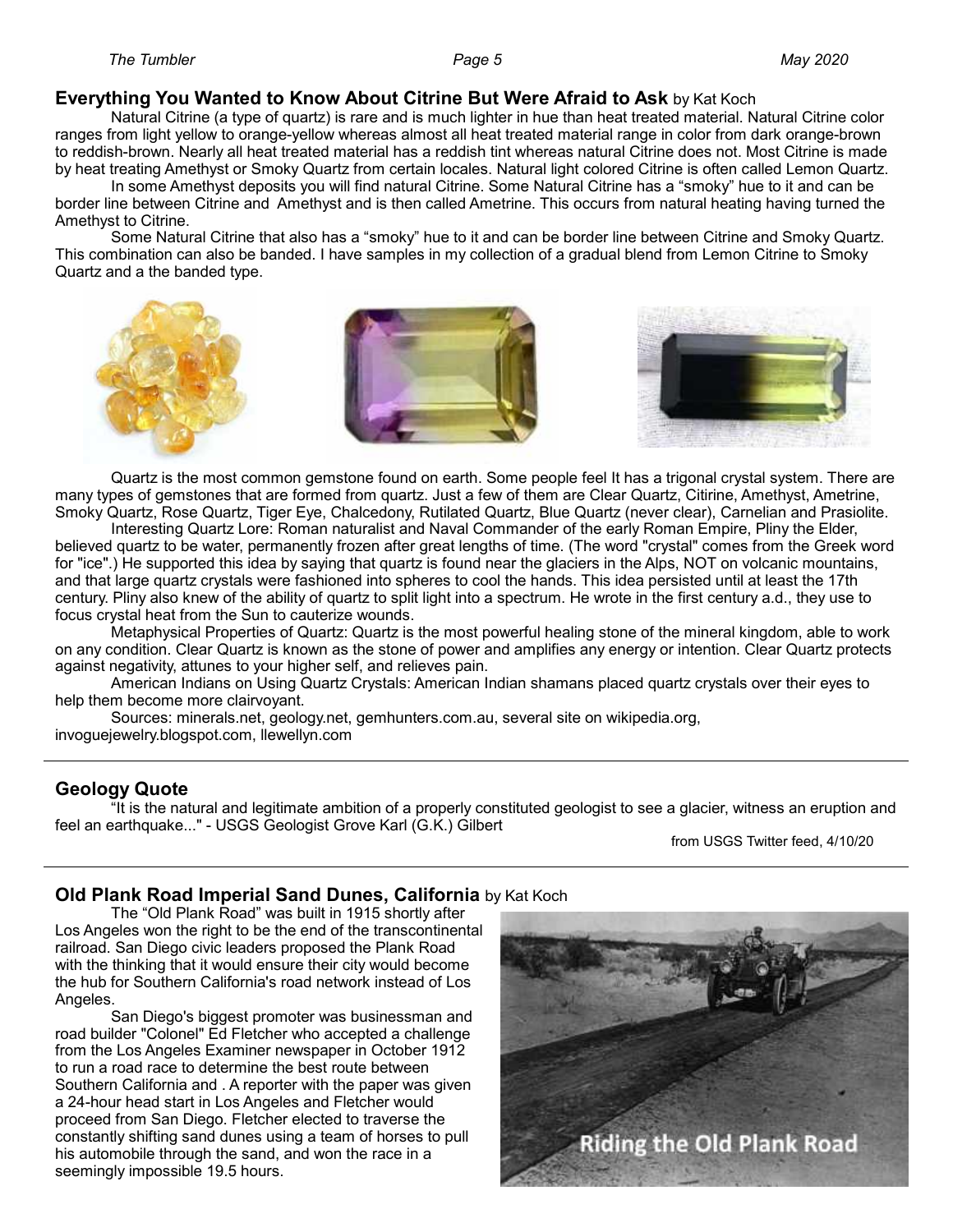#### *The Tumbler Page 6 May 2020*

Encouraged by by the success of the race and with the backing of local newspapers, Fletcher raised the money to pay for 13,000 planks shipped from San Diego to . The first planks were laid on February 14, 1915, with the help of both volunteers and paid labor. The roadbed consisted of two parallel plank tracks, each 25 inches, spiked to wooden crosspieces laid underneath. The total length of the Plank Road was 6.5 miles. The is located in the extreme lower south east of California and west side of the dunes. The road started at Grey's Well Station, CA and end at Ramada, AZ. Present day cities are Winterhaven, CA and the junction for Yuma, AZ. The road was completed in a little under two months. The boards were oiled to prevent wear. Regular use over the road for several months had not shown any sign of wear.

It was considered a success even though it needed constant maintenance to keep it clear of sand. It's estimated 3,000 cars a week traveled the road. Soon after the plank road was completed the



California State Highway Commission took authority for the road and upgraded the route to an 8-foot wide wood roadbed. Turnouts were added about a mile apart in order to let the traffic flow in both directions. When sand covered the road, a horse team was brought in and the sections were lifted and dusted off and laid back down and traffic resumed. Portions of the plank road were moved by teams of mules when the shifting sand made such corrections necessary.

The dunes were formed by Lake Cahuilla which was possibly one of the largest lakes of the past. It was a huge freshwater body covering over 2,000 square miles.

No one knows for sure how long ancient Lake Cahuilla was part of the Southern California landscape. Geologists date the ancient shorelines to as early as 26,000 years ago. At it's largest it was 114 miles log, 33 miles wide and 315 feet deep. Archaeologists have evidence that a vibrant culture of humans living along the lake as far back as 11,500 BCE. A few Paleo-indian tools (large spear or dart points from the first people known to have been in North America by 11,500- 11,000 BCE) have been found at archeology sites associated with Lake Cahuilla. Archaeologists say the lake may have come and gone, but it has always been a part of the landscape. This once huge lake left behind a huge geological sand dune formation.

Algodones Dunes refers to the entire geological feature encompassing more than 26,000 acres whereas Imperial Sand Dunes is the small portion managed by the BLM. The present approximate size of the Algodones Dunes is 45 miles long, 6 miles wide.

Sources: ivpressonline.com/life/desertmuseum, several articles and pictures from wikipedia.org, desertusa.com, dagerousroads.org, Article from "The Sun" newspaper, Australia, 14 Feb 1916, echosofthesouthwest.com, University of Redlands, USGS.



#### **Mt. St. Helens Tidbits**

Mt. St. Helens was named in 1792 for Baron St. Helens, who was the British ambassador to Spain.

In 1975 geologists for the U.S. Geological Survey estimated that Mt. St. Helens would erupt before the turn of the century.

The largest terrestrial landslide in recorded history dropped the summit of Mt. St. Helens by 1,300 feet and allowed the volcanic blast to happen. The blast blew down and scorched 230 square miles of forest in about three minutes.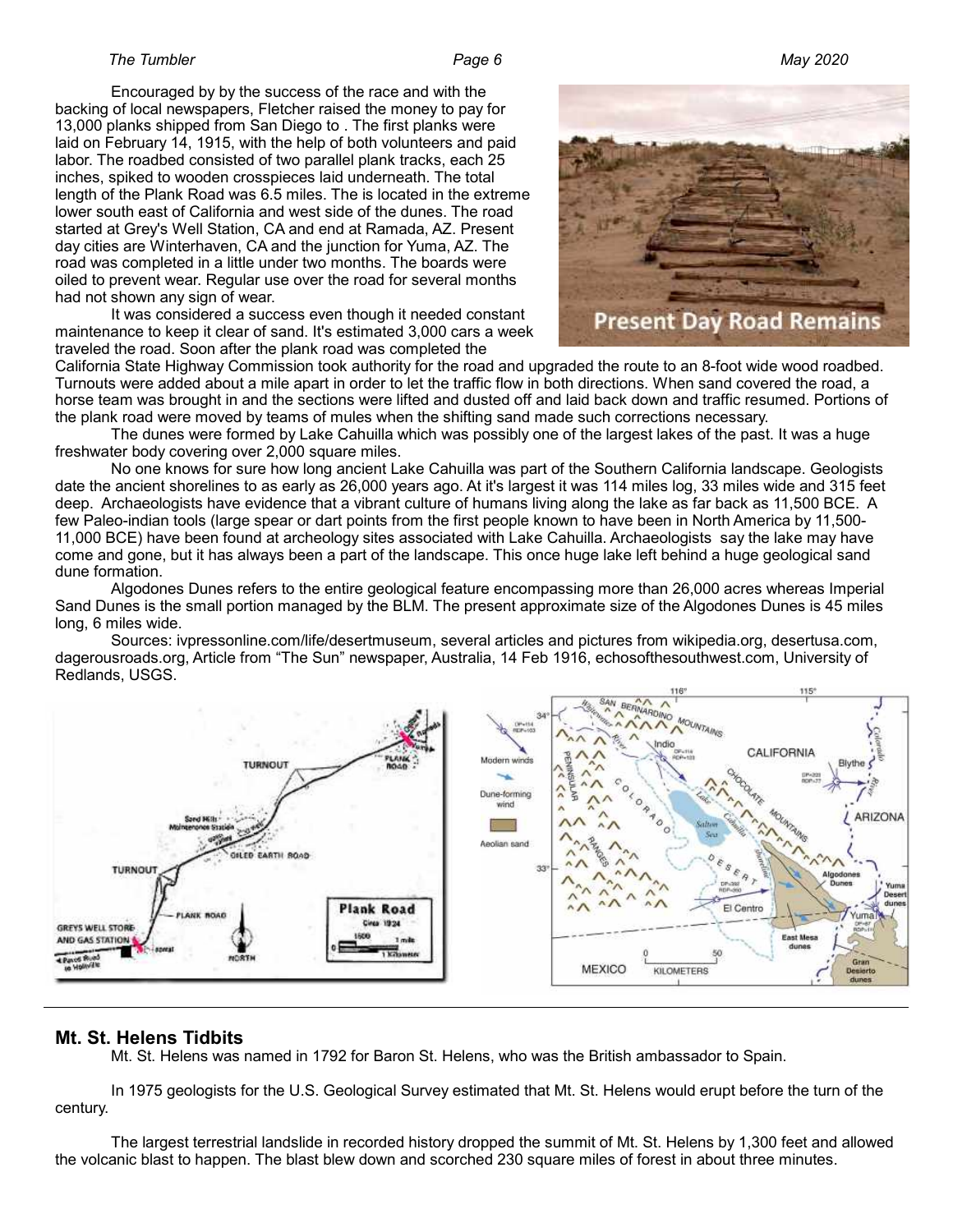## **Washington Compared to California** by Kat Koch

While quarantined in the desert hills near Palm Springs for a little over 7 weeks I was often times bored. I was helping my sister recover her speech after a stroke but still had a lot of spare time. So I looked up some interesting rock facts between Washington and California.

The following information is from Gator Girl Rocks http://www.gatorgirlrocks.com

#### **Washington State Rock: None**

#### **Suggestion for state rock:**

According to the USGS Miocene volcanic rocks covers 14% of Washington State. Dark-gray to black, dense aphanitic



basalt flows; commonly columnar jointed, less commonly irregularly and platy jointed; some flows vesicular, grading to scoriaceous; includes minor pillow lava, palagonite beds, and interbedded soil profiles and sedimentary beds; contains diatomite beds locally. Maximum thickness in south-central Washington may be in excess of 10,000 feet; much thinner in western Washington, where flows are mostly associated with marine sedimentary rocks. Includes acidic and intermediate volcanic rocks in northern Cascade Mountains.

Next most common is Quaternary nonmarine deposits which cover 13% of the state. Periglacial eolian deposits. Light-brown, well-sorted and bedded clayey sandstone and sandy clay with interbeds of volcanic ash and calcareous cemented gravels; some water-laid material locally. Probably early Pleistocene.

## **California**

## **State Rock: Serpentine (1965)**

California was the first state to designate an official state rock. In 1965, California designated Serpentine as the official state rock. Serpentine is apple-green to black in color and is often mottled with light and dark



colored areas. It has a shiny or wax-like appearance and slightly soapy feel. Serpentine usually is finegrained and compact but may be granular, platy, or fibrous. It occurs in central and northern California – in the Coast Ranges, Klamath Mountains, and Sierra Nevada foothills. Serpentine primarily is composed of one or more of the three magnesium silicate minerals:lizardite, chrysotile, and antigorite. Serpentine is metamorphic and/or magnesium-rich igneous rock, most commonly peridotite, from the earth's mantle. In 2010, a few California legislators attempted to pass legislation to remove serpentine as the official state rock because the rock (which occurs in 42 of California's 58 counties) contains very small amounts of naturally occurring asbestos – much like many other natural resources. The bill (SB 624) passed the state senate, but then failed to pass the state house.

#### **State Gem: Petrified Wood (1975)**

Washington designated petrified wood as its official state gemstone in 1975. Most of the petrified wood in Washington grew during the Miocene Epoch, some 12 to 5 million years ago, when the state was swampy and mild, and played host to vast forests of cypress, oak, elm, and ginkgo trees. Although much petrified wood is buried in river sediments and is thus found in mudstone or sandstone, the trees in ancient Washington grew next to large volcanoes that spewed tons of ash into the air when they erupted. This volcanic ash settled and buried the trees in place; sometimes they were even engulfed by lava flows. Layers of logs were preserved with each new lava flow, and as the layers grew deeper, many of the logs became waterlogged and lay protected in deep water. Over time, water continued to seep through the lava and permeate the wood with silica. Eventually, the wood fiber was completely replaced by silica, thus petrifying many logs. The petrified wood is perfect in form and detail to the original wood. The major petrified wood-bearing unit in Washington is the Columbia Plateau basalts. In Washington, petrified wood can be found in both eastern Washington and western Washington, which are very, very different. The best place to see petrified wood in Washington is the Gingko Petrified Forest State Park in Vantage.

#### **State Gemstone: Benitoite (1985)**

California designated benitoite as the official state gemstone in 1985. Sometimes called the 'blue diamond,' benitoite was named in 1907 after the river (San Benito River), county, and nearby mountain range where it was found. "Benito" is a Spanish form of benedictus, meaning blessed. The barium-titanium silicate gem is extremely rare and ranges in color from a light transparent blue to dark, vivid sapphire blue, and occasionally it is found in a violet shade. Gem quality benitoite is found found only in San Benito County, California. The crystals form as well-defined triangles as seen in this specimen.



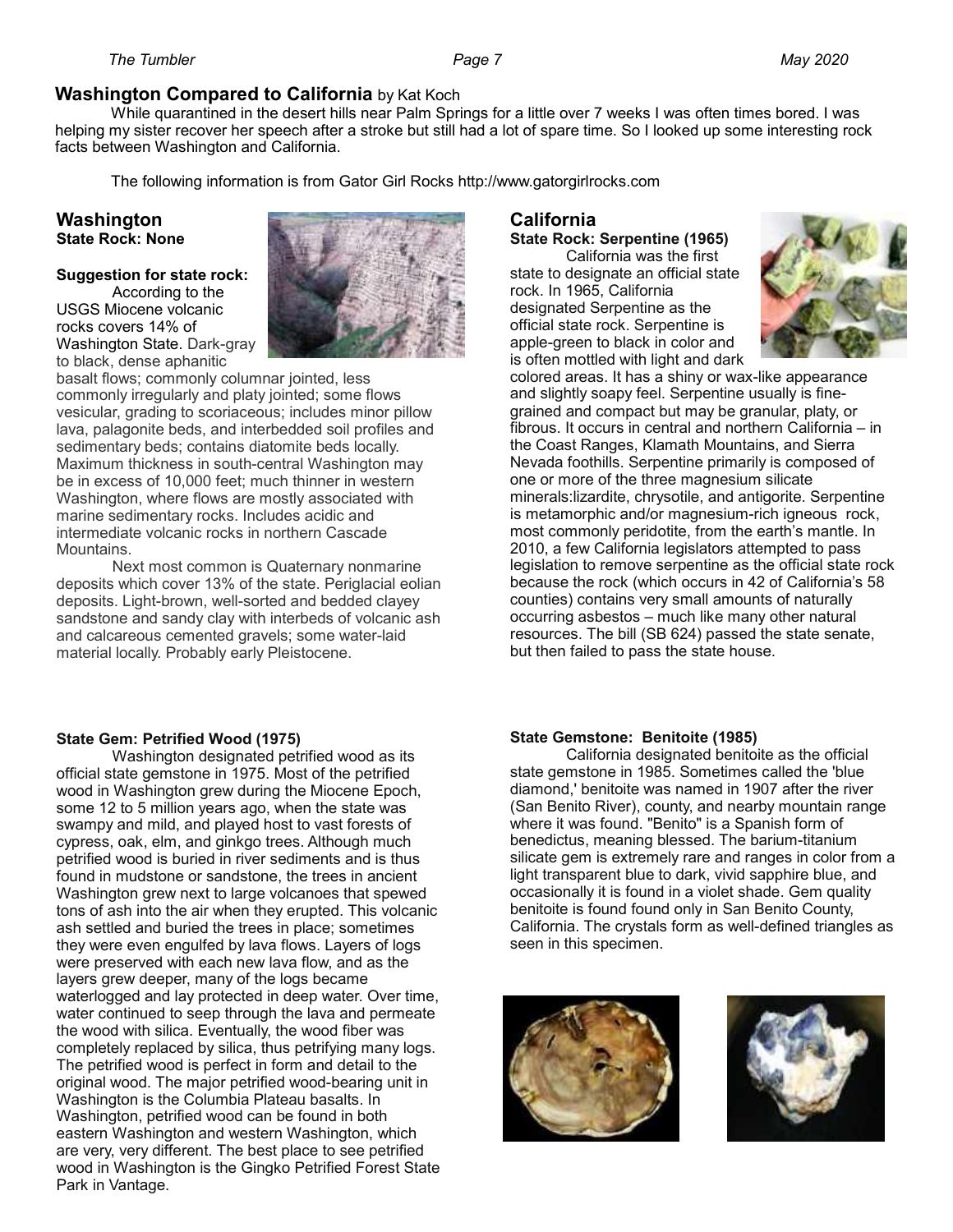#### **State Mineral: None**

#### **Suggestion for state mineral:**

Quartz and calcite are abundant minerals in Washington State. Calcite is a very common mineral that appears in almost every color possible. Calcite is made up of calcium carbonate and is very brittle. Calcite sometimes contains iron, magnesium and zinc. Quartz is a very common mineral as well and also occurs in many colors.





#### **State Fossil: Columbian Mammoth (1998)**

Washington designated the Columbian Mammoth (Mammuthus columbi) as its official state fossil in 1998. The Columbian mammoth, inhabited the state during the Pleistocene Epoch, 1.6 million to 10,000 years ago, when great sheets of ice covered much of North America. The Columbian mammoth was huge, standing thirteen feet tall at the shoulder and weighing as much as ten tons. Fossils of the Columbian mammoth have been found on the Olympic Peninsula (the western portion of the state) and other parts of the state. There are over 40 documented mammoth discoveries in the state. The most common mammoth fossils found in Washington are the large molar teeth, which are composed of a series of ridged plates, and are sometimes described as looking like a stack of fig newton cookies. These teeth helped the mammoth chew grasses and other tough vegetation - this large member of the elephant family may have eaten as much as 700 pounds of vegetation a day.

#### **State Fossil: Saber-Tooth Cat (1973)**

California designated the saber-tooth cat (Smilodon californicus) as the official state fossil in 1973. The carnivorous saber-tooth cats (extinct members of the cat family Felidae) flourished throughout North America from the late Eocene and early Oligocene (40 to 35 million years ago) until the close of the Pleistocene about 11,000 years ago. In California, the cat's fossilized remains are most abundant at the La Brea Tar Pits (late Pleistocene) in Los Angeles where more than 2,500 fossilized specimens have been found. Fossil evidence indicates that this ice age member of the cat family with 8-inch upper canine teeth was somewhat shorter than a modern lion, but weighed more.





#### **State Prehistoric Artifact: None**

- **Suggestion for state prehistoric artifact:**
- **Ozette Archaeological Site**

In the winter of 1969-1970 a storm caused the bank at the Ozette location to slump, exposing hundreds of perfectly preserved wooden artifacts! A hiker contacted the Makah Tribe, then the Tribe phoned Washington State University. In April 1970, some two months after the storm, excavation of the Ozette Archaeological Site began.

Makah (The Cape People) oral history told of a "great slide" which buried a portion of Ozette village long ago. Archaeologists in collaboration with the Tribe

#### **State Prehistoric Artifact: Chipped Stone Bear (1991)**

California also has an official state prehistoric artifact, the chipped stone bear. Discovered at an archaeological dig site in San Diego County in 1985, this small stone object measures about 2 1/2 by 1 1/2 inches and resembles a walking bear. Fashioned from volcanic rock by one of California's earliest inhabitants some 7- 8,000 years ago, the stone artifact is thought to have been made for religious use. The Legislature named the chipped stone bear a state symbol in 1991 making California the first state to designate an official State Prehistoric Artifact.

#### **State Mineral: Native Gold (1965)**

California designated native gold as the state mineral in 1965. The accidental discovery of gold in 1848 at Sutter's Mill in Coloma started a bonanza that brought California fame and gave it the title of the "Golden State." The Gold Rush of 1849 (which was not the first gold rush in America) and the subsequent influx of settlers led to California becoming the 31st state in 1850. In the four years following the discovery of gold by James Marshall in January of 1848, California's population swelled from 14,000 to 250,000 people. Miners came from all over the world and extracted 28,280,711 fine ounces of gold from 1850 – 1859 that would be worth over ten billion dollars today. There are thousands of historic gold mines throughout California. Although production is much lower, present day prospectors still may pan for gold in California's streams. Gold is used mainly as currency, jewelry, in scientific instruments, and in dental applications.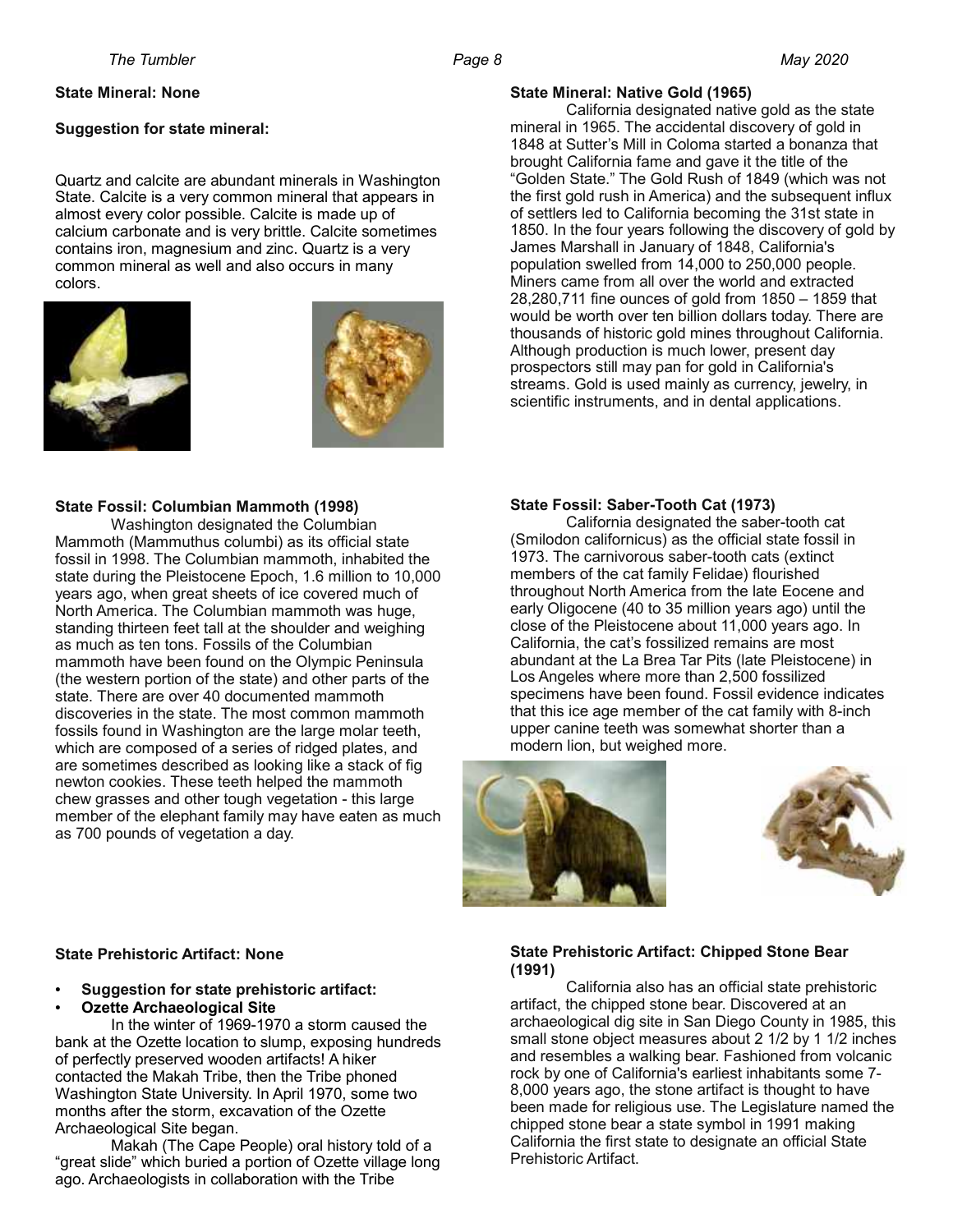#### *The Tumbler Page 9 May 2020*

proved this oral history correct. Radiocarbon dates demonstrated that a slide some  $500 \pm 50$  years BP (before present) buried six longhouses and their respective contents, locking the pre-contact wooden and wood-based artifacts in a shroud of mud.

The 11-year excavation produced over 55,000 artifacts, which the Tribe kept on the reservation. Consequently, the Makah Cultural & Research Center



came about from the Tribe's desire to curate and interpret this unique collection. *Sources: Gator Girl Rocks Website – Use permitted only if cut and paste with out condensing, editing or adapting. Photos are from public free use sources. Wikipedia.org, University of Washington, Washington State University and USGS.*

#### **Aluminum: As An Element, A Metal, And In Minerals And Rocks** by Andrew Hoekstra

Aluminum is the most abundant metallic element in the earth's crust (twice as common as iron), and the third most common element in the crust (after oxygen and silicon). Yet aluminum was more valuable than gold not much more than one hundred years ago. The French emperor Napoleon the 3rd is said to have reserved aluminum cutlery for himself and special guests, while the rest had to be content with gold; the French treasury displayed ingots of aluminum next to the crown jewels. In 1884 the Washington Monument was capped with a 9" pyramid of aluminum, the largest casting of the metal ever made at that time, which was displayed at Tiffany's jewelry shop before it was placed on top. Aluminum was chosen for its conductivity and because it wouldn't stain. Years later, after lightning melted a bit of the tip, a crown of small lightning rods was attached to the pyramid.

Metallic aluminum is almost never found in nature. Minerals containing aluminum include the feldspars, kaolinite, kyanite and andalusite (aluminosilicates), the zeolites, turquoise, many garnets, jadeite, spinel, beryl, topaz, staurolite, epidote, zoesite, muscovite, spodumene, and lepidolite. Because aluminum readily forms an oxide, it easily becomes bound into rocks, while less reactive elements sink to the earth's core. Aluminum is light—less dense—so it should be no surprise that continental rocks, which have risen to the earth's surface, are richer in aluminum than the oceanic crust or the underlying mantle (which is not molten magma—and continents don't "float" on it).

Aluminum metal was precious and rare; until methods were invented to extract it from rocks, where it exists in compounds, tightly bonded to other elements. Aluminum compounds like alum (sulfate salts of aluminum) have been in use since ancient times, but the metal was first isolated in the nineteenth century. Only in the 1880's were commercial production methods developed to produce aluminum metal from ore (using the Hall-Heroult Process and the Bayer Process). Aluminum metal and its alloys are light, non-reactive and corrosion-resistant, non-toxic, conductive (thermally and electrically), splinter-proof, and non-magnetic, and with its decreasing cost the metal has become ubiquitous, with many uses both familiar (foil, cans, pots and pans, furniture, and airplanes) and less familiar (capacitors, transformers, and other electrical/electronic equipment).

Aluminum is present in many common rock-forming silicate minerals, including the feldspars. But aluminum is commercially extracted from the minerals gibbsite, boehmite, and diaspore found in the ore rock bauxite. Bauxite is a fairly common and widespread rock, with large reserves in Guinea, Australia, Vietnam, Brazil and Jamaica. Australia produces the most alumina (aluminum oxide) from ore, and China produces the most aluminum metal. The major expense of producing aluminum is the electricity needed for electrolysis to extract the metal from molten aluminum salt (alumina). Aluminum smelters are often located near cheap sources of power, such as hydropower, even if far from the source of ore. Recycling of aluminum is profitable because it uses far less energy (about 95% less) than producing metal from ore. There was a factory in Carson, CA (now closed), where aluminum cans went in one end and rolls of aluminum sheet came out its other end – the cans were stripped of their paint in a rotary kiln, the metal melted, and then extruded as coils of new sheet.

Aluminum salts also have many varied and important uses. Sulfates of aluminum, like alum, are used in water treatment, hide tanning, textile dyeing, paper manufacture, and baking powder. Aluminum oxide (alumina) is used as an abrasive, in catalysts, and as a drying agent or absorbent. Other aluminum salts are used for these same purposes and in a variety of other manufacturing processes.

via Rockhound Rambling, 4/20; from Delvings, 4/20

#### **Cab/Cabochon Definition** by Duane Flackus & Lilly Oaks

In Geology, a "cab", short for "cabochon", refers to a beveled and polished rock on the topside, resulting in a convex (rounded) form and is typically used for display or in jewelry, usually in an oval shape with a flat reverse side. from The Clackamette Gem, 4/20

Mount St. Helens has had the most eruptions of volcanoes in the Cascade Range for the past 4,000 years.

The ash cloud from the initial eruption circled the Earth in 15 days.

Names for smoke from the volcano by local tribes include Lawala Clough, Low-We- Lat-Klah, Low-We-Not- Thlat, Loowit, Loo-wit Lat-kla, and Louwala-Clough.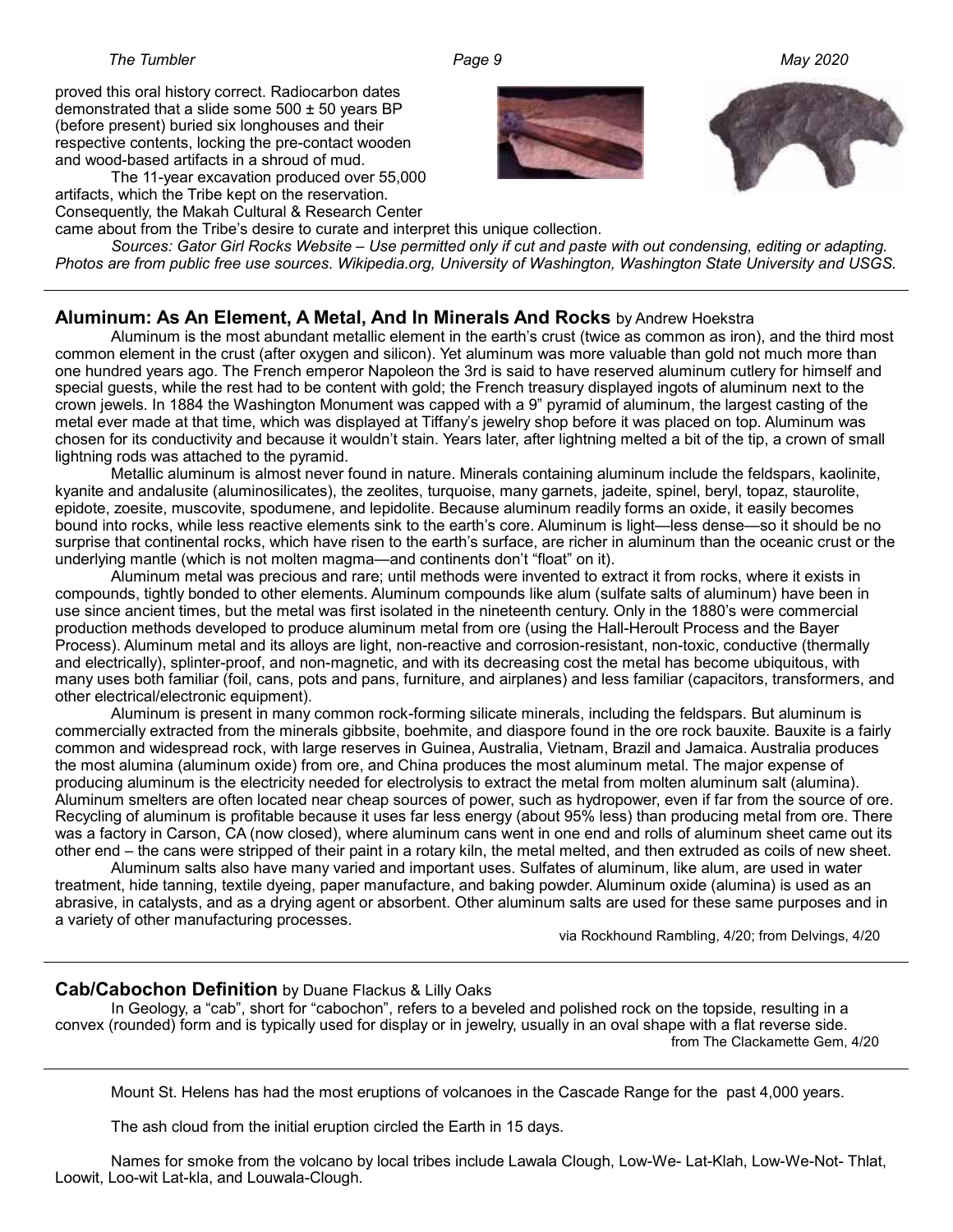# Young Tumbler News

#### **Volcano Words** by Keith Alan Morgan

Complete the word find. Bring to the general meeting (whenever the next one is) and get \$2 Rock Bucks!



The youngest glacier on Earth is Crater Glacier which started forming in 1986in the deep, shaded crater of Mt. St. Helens.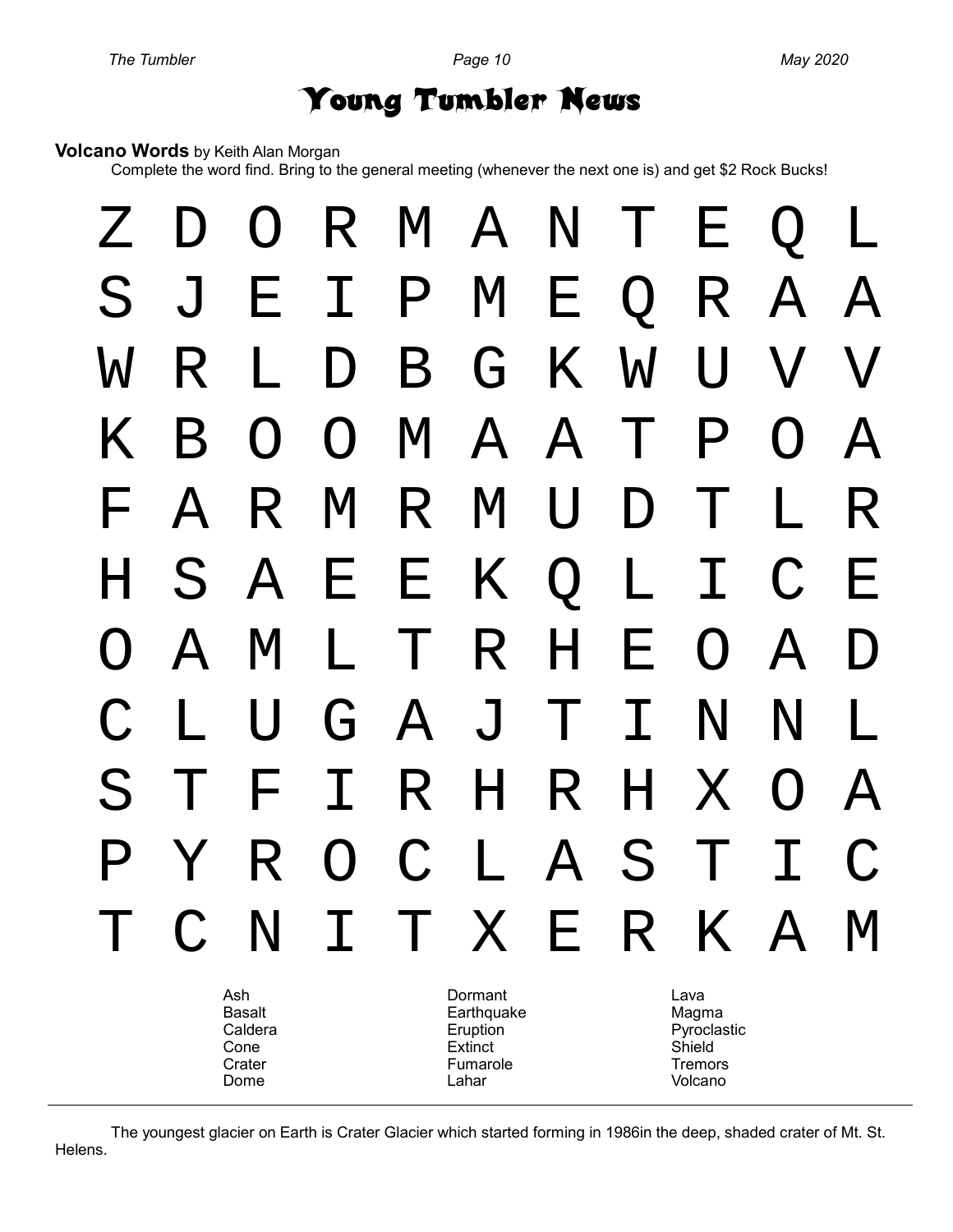#### **Field Trips**

The club or clubs sponsoring the field trips are shown in italics. When known I have listed a phone number and contact person for each sponsoring club below the listed trips. If you are not a member of the sponsoring club, you should phone and ask permission to go on their field trip.

Information from the Washington State Mineral Council webpage ([http://www.mineralcouncil.org\)](http://www.mineralcouncil.org/).

May 9 Darrington Rock Club - Cascade River - Meet at Marblemount at 9am left turn - Talc, Listwonite, etc. (small fee) - Bring hard rock tools

Ed Lehman wsmced@hotmail.com h# (425) 334-6282 c# (425) 760-2786

May 23 Darrington Rock Club - Red Bridge Verlot - Meet at Verlot Ranger Station at 9am - Rainbow Chert, Concretions - Bring light hard rock tools

Ed Lehman wsmced@hotmail.com h# (425) 334-6282 c# (425) 760-2786

#### **CMS May 16th 2020 Field Trip: First Creek (Agate, Crystals, Geodes)** by Roger Danneman

On May 16th 2020, we will be going to First Creek which is east of Cle Elum and part of the Teanaway formation. Meet 9:30 AM in the Cle Elum Safeway parking lot near the gas pumps (exit 84 – 702 W 1st St, Cle Elum), about 1.5 hour drive from Renton. We'll leave there at 9:45, head east on Hwy 970, and park at the First Creek parking area (about 10 miles away – just 1/2 mile north of 97/970 junction).

Group will leave from the First Creek parking lot about 10:10 AM!

Agates, Jasper, Geodes, and Crystal – Bring digging and hard rock tools, buckets, and sturdy shoes. Appropriate clothing for weather, lunch, drinking water and snacks. Bug spray for ticks. This is a 2 mile hike on a logging road with 5 moderate ups and downs and there could still be snow and/or mud on the trail in May. A wagon or jogging cart is handy for carrying tools and material.

Roger Danneman (roger.danneman@gmail.com 425-228-8781 or 425-757-3506 cell).

#### **Mt. St. Helens Memories** by Keith Alan Morgan

I have no memories of the blast, as I was asleep.

After the blast the local news seemed to forget that there might be other news in the world as they focused to the exclusion of all else on the disaster that happened and the very little information they had on it repeated ad nauseum until something new came in, which was just added to the repetition.

A cameraman had been in the area blanketed with ash after the blast and after he was rescued his footage of survival, which because of all the ash and cloud cover didn't have a lot to look at, but listening to him talk, not knowing if he would survive, was riveting.

I never paid much attention to wind directions on weather forecasts before this, but when Mt. St. Helens put out a new puff of ash knowing which direction it would blow was suddenly important.

While some areas were buried in ash I only remember a slight dusting of ash where I lived once.

The only time I remember the Emergency Broadcast System being used was later in the summer when Mt. St. Helens eruptions were more like burps, instituted a local use of the system.

My funniest memory was driving past some people who had set up a table next to the road selling containers of ash, and people were buying. It was funny because ash covered all the property next to the road so someone could have just scooped up some ash for free.

The volcanic eruption of May 18, 1980 was the most economically destructive event in the history of the United States prior to the current coronavirus shutdown.

Volcanic mudflows damages 27 bridges, 200 homes, forced 31 ships to remain in port and filled rivers with rock, sand and mud.

The thick ash cloud turned day into night for some communities. Streetlights in Yakima automatically turned on because of it.

The initial ash plume rose 80,000 feet in 15 minutes.

Other eruptions it had that year were on May 25, June 12, July 22, August 7, and October 16–18.

The Mount St. Helens National Volcanic Monument was established in 1982.

Some entrepreneurs melted the ash into a glass-like substance and sold it to facetors and lapidariests.